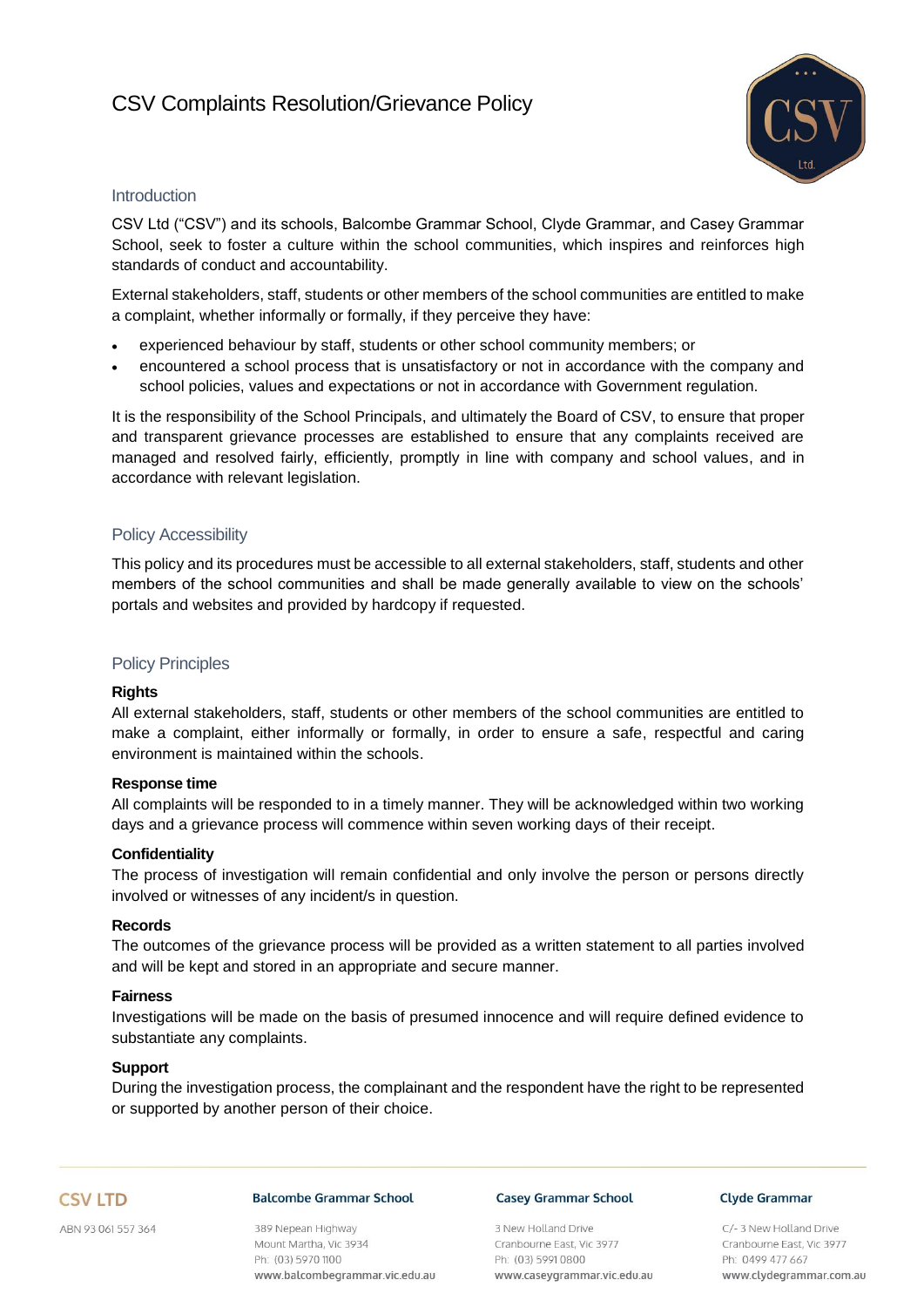# **Good faith**

Complaints made in good faith will be treated respectfully and the company and schools will endeavour to support all parties involved. Victimisation will not be tolerated. Complaints found to be vexatious will be dismissed or viewed as misconduct

# **Process**

- Complaints may be made informally by contacting the relevant staff member by email or in person. It may be possible to resolve the complaint by discussion, mediation or the instigation of a restorative process, facilitated by the School Principal. Members of the school communities are encouraged to raise complaints with the staff member closest to the issue of concern.
- A student, parent or staff member is entitled to make a formal complaint either if no satisfactory resolution was obtained after an informal complaint or if the matter is of sufficient seriousness for a formal complaint to be the first step.
- In the normal course, a formal complaint should be lodged in writing with the Principal of the School concerned. Special procedures apply when the complaint concerns the Principal, another member of the Executive Team ("ET") or a Member of CSV Board and this Policy deals separately with such complaints.
- Any formal complaint (other than about the actions or decisions of the Principal, another member of the ET or a Board Member of CSV) will result in an investigation and will be carried out under the direction of the Principal, or will be convened by a delegate of the Principal. Any investigation will be conducted in a fair and impartial manner.
- If a complaint is validated, appropriate action will be taken with reference to the relevant company and school policies.
- Where the grievance relates to a staff performance matter, principles of Due Process may apply.
- Should a complainant not be satisfied with the grievance process conducted by the Principal, or the application of company and school policies by the Principal, the complainant is entitled to seek review by the Chair of the CSV Board ("the Chair") and may do so by written request to the Chair stating the particular grounds why the complainant is not satisfied with the process conducted by the Principal. The Chair will review the processes undertaken and policies applied to ensure that these policies and procedures have been appropriately applied. Should any of these requirements not be evident, the Chair may, at its sole discretion, investigate the facts and require the Principal to revisit the case.
- If the matter still remains unresolved, then the individuals concerned or the Chair may refer the matter to the relevant body, such as Anti-Discrimination Commission, Fair Work Commission or Victorian Institute of Teaching for advice, representation or conciliation.

# Ensuring procedural fairness

- If a formal complaint has been lodged against a person, that person will be informed of the nature and content of the complaint in writing and will have the right to respond. At the conclusion of any investigation, the person will have access to all unrestricted information regarding the complaint and the findings of the investigation.
- A mediation or restorative process may be instigated to assist in the resolution of a formal complaint if considered appropriate. This may be conducted by an external or internal facilitator, to be determined by the Principal in consultation with the complainant.
- During the course of any grievance process, final sanctions will not be determined until the review has been completed. However, the Principal retains the right to suspend a student or staff member should the matter under review be of sufficient severity and/or involve safety concerns.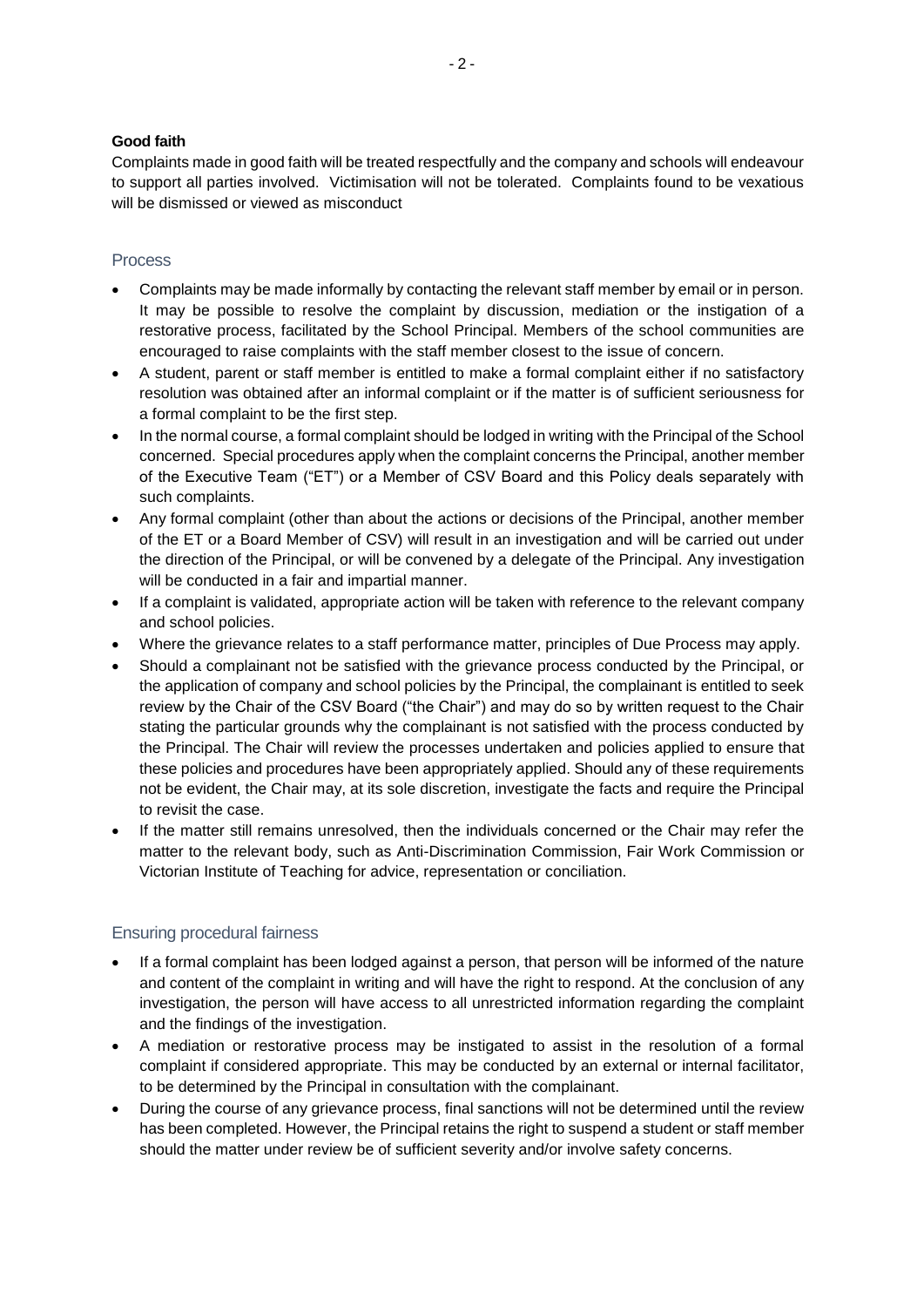# **Process where complaint concerns the Principal, another member of the ET or a Member of the CSV Board:**

 Any formal complaint concerning the Principal, another member of the ET or a Board Member of CSV should be lodged, in writing, to the following address:

Private and Confidential The Chairperson CSV Ltd PO Box 302 Cranbourne Vic 3977 Email: [chairman@caseygrammar.vic.edu.au,](mailto:chairman@caseygrammar.vic.edu.au) or [chairman@balcombegrammar.vic.edu.au,](mailto:chairman@balcombegrammar.vic.edu.au) or [chairman@clydegrammar.vic.edu.au](mailto:chairman@clydegrammar.vic.edu.au)

- If the complaint is about the Chair it should be forwarded to the Deputy Chair at the same address and for the purposes of this Policy, if a complaint is against the Chair all further references in this Policy to the Chair shall apply instead to the Deputy Chair.
- Any such complaint will result in an investigation carried out under the direction of the Chair, or will be convened by a delegate of the Chair. Any investigation will be conducted in a fair and impartial manner.
- If a formal complaint has been lodged against a person, that person will be informed of the nature and content of the complaint and will have the right to respond. At the conclusion of any investigation, the person will have access to all unrestricted information regarding the complaint and the findings of the investigation.
- A mediation or restorative process may be instigated to assist in the resolution of a formal complaint if considered appropriate. This may be conducted by an external or internal facilitator, to be determined by the Chair in consultation with the complainant.
- During the course of any grievance process, final sanctions will not be determined until the review has been completed. However, the Chair may suspend the person concerned should the matter under review be of sufficient severity and/or involve safety concerns. Any such suspension must be referred to the CSV Board as soon as practicable for ratification or reversal.
- If a complaint is validated, appropriate action will be taken with reference to the relevant company and school policies.
- Where the grievance relates to a staff performance matter, principles of Due Process may apply.
- If the matter still remains unresolved, then the individuals concerned or the Chair may refer the matter to the relevant body, such as Anti-Discrimination Commission, Fair Work Commission or Victorian Institute of Teaching for advice, representation or conciliation.

As a general rule CSV and its Schools will not accept anonymous complaints and will do so only at the discretion of the School Principal or the Board (as the case may be) having regard to the nature and seriousness of the complaint and whether there is sufficient information for an investigation to be conducted. Possible exceptions to the general rule include matters which involve significant personal welfare issues or a serious abuse of power where the identity of the person making the claim is not always essential for the proper investigation of such a complaint. Any complaint relating to child abuse, whether anonymous or attributed, will be investigated.

For the avoidance of doubt, this Policy and process is not intended to apply in relation to any decision or policy of the CSV Board and should an external stakeholder, staff member, student or other member of the school communities wish to query or express concern about such matters they may do so, in writing, to the Board which correspondence will be considered by the Board in the proper course of its business.